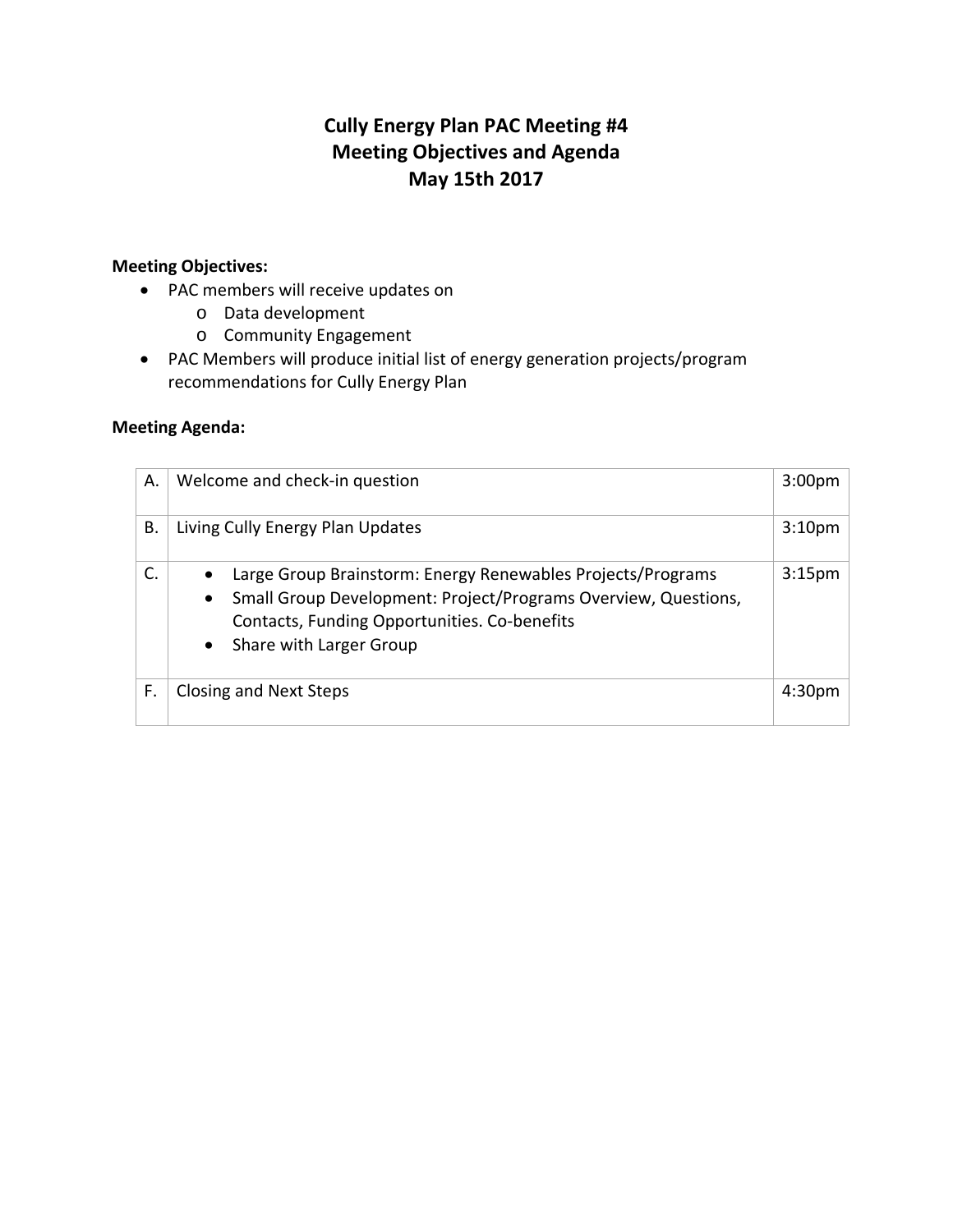# LIVINIA CULLY ENERGY PLAN PAC MTG Welcome/Bienvenidos

Lead Staff: Support Staff:

|                                                   | 15.2017 |  |
|---------------------------------------------------|---------|--|
| $\mathcal{O}_\mathbf{G} \mathcal{Q}_\mathbf{O}$ G |         |  |
|                                                   |         |  |
| <b>IVING CULLY</b>                                |         |  |
|                                                   |         |  |

|                  | Less than<br>18yrs old?  | Name (First & Last)               | <b>Email or Phone Number</b>            | Are you a volunteer or want to be<br>involved with Verde/Living Cully? |
|------------------|--------------------------|-----------------------------------|-----------------------------------------|------------------------------------------------------------------------|
|                  | Menos de<br>18 años?     | Nombre y Apellido                 | Email o numero de telefono              | Eres un voluntario o quiere<br>involucrarse en Verde/Living Cully?     |
| $\mathbf{1}$     | П                        | rang. Sikkele energy              | OM                                      | $\Box$ yes/si                                                          |
| $\overline{2}$   | $\overline{\phantom{a}}$ | ORIANA<br>MAGNERA                 | Oriona. Page 094.09                     | $\Box$ yes/si                                                          |
| $\mathbf{3}$     | □                        | Maiyee<br>Tuan                    | marrel @ aparo.org                      | $\square$ yes/si                                                       |
| 4                | П                        | aren Evans                        | taren@habitatportlandmetro.com<br>arter | $\Box$ yes/si                                                          |
| 5                | П                        | Javob                             |                                         | $\Box$ yes/si                                                          |
| 6                | $\Box$                   | terringtoon<br>ameron             |                                         | $\square$ yes/si                                                       |
| $\overline{7}$   | $\Box$                   | 7582<br>$41^{\prime\prime\prime}$ | aines @ nusted :og                      | $\Box$ yes/si                                                          |
| 8                | $\Box$                   |                                   |                                         | $\Box$ yes/si                                                          |
| $\boldsymbol{9}$ | $\Box$                   |                                   |                                         | $\Box$ yes/si                                                          |
| 10               | $\Box$                   |                                   |                                         | $\Box$ yes/si                                                          |
| 11               | П                        |                                   |                                         | $\Box$ yes/si                                                          |
| 12               | П                        |                                   |                                         | $\Box$ yes/si                                                          |
| 13               | $\Box$                   |                                   |                                         | $\Box$ yes/si                                                          |
| 14               | $\Box$                   |                                   |                                         | $\Box$ yes/si                                                          |
| 15               | $\Box$                   |                                   |                                         | $\Box$ yes/si                                                          |

Total number of youth: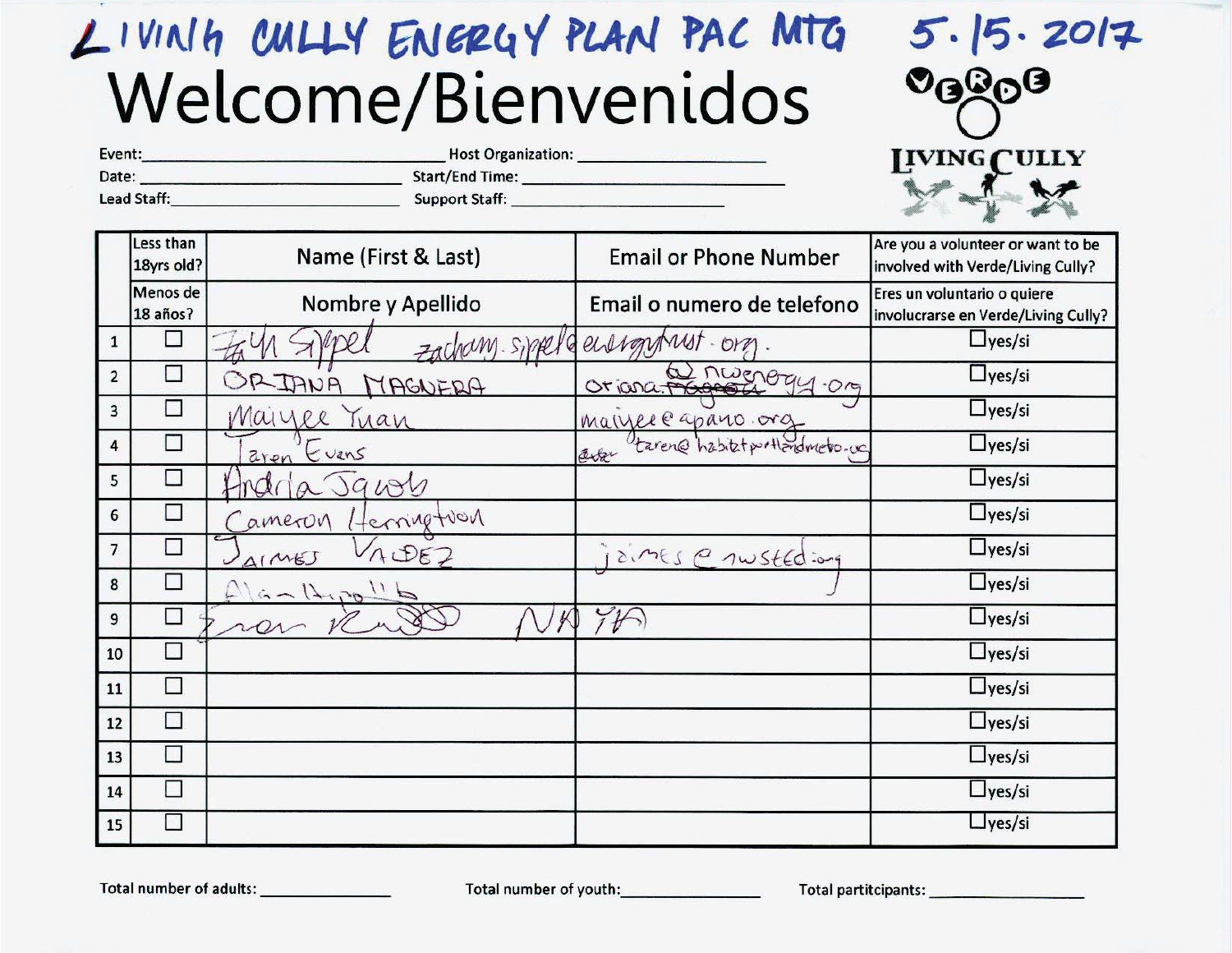# **Cully Energy Plan PAC Meeting #4 Meeting Notes May 15, 2017**

#### **Hydro, Wind and Biogas Category**

#### **Individual Brainstorm**

- Wind
- Wind power near river (where resources is viable)
- Wind from airport?
- Resident wind and community wind
- Bio-gas food/garbage = energy Tried in the past
- Plumbing/sewer energy production. Lucid energy
- Small scale hydroelectric
- Columbia slough micro-hydro
- Algae farms?? Alternative fuels
- Combine heat and power using biomass

#### **Group Notes**

Wind:

- You need a large open area
- Is it viable in Cully? You would need to produce a wind map
- Funding: Federal; RETC; ETO custom incentive
- Co-op wind? In or out of area?

Biogas:

- City project in north Portland
- ? volumes of materials and energy
- Sources
	- o Restaurant
	- o Oils (waste)
	- o Humane society
	- o Cesspools
- Funding: NWN or Farm \$\$

Hydro/Sewer

- City lucid project
- ? potential impact
	- o River
	- o Columbia slough
	- o Pipes and infrastructure
- Funding: City

Algae/ Biomass

- Sources
	- o Farms
	- o Forest
	- o Waste
	- o Urban Forest
- Impacts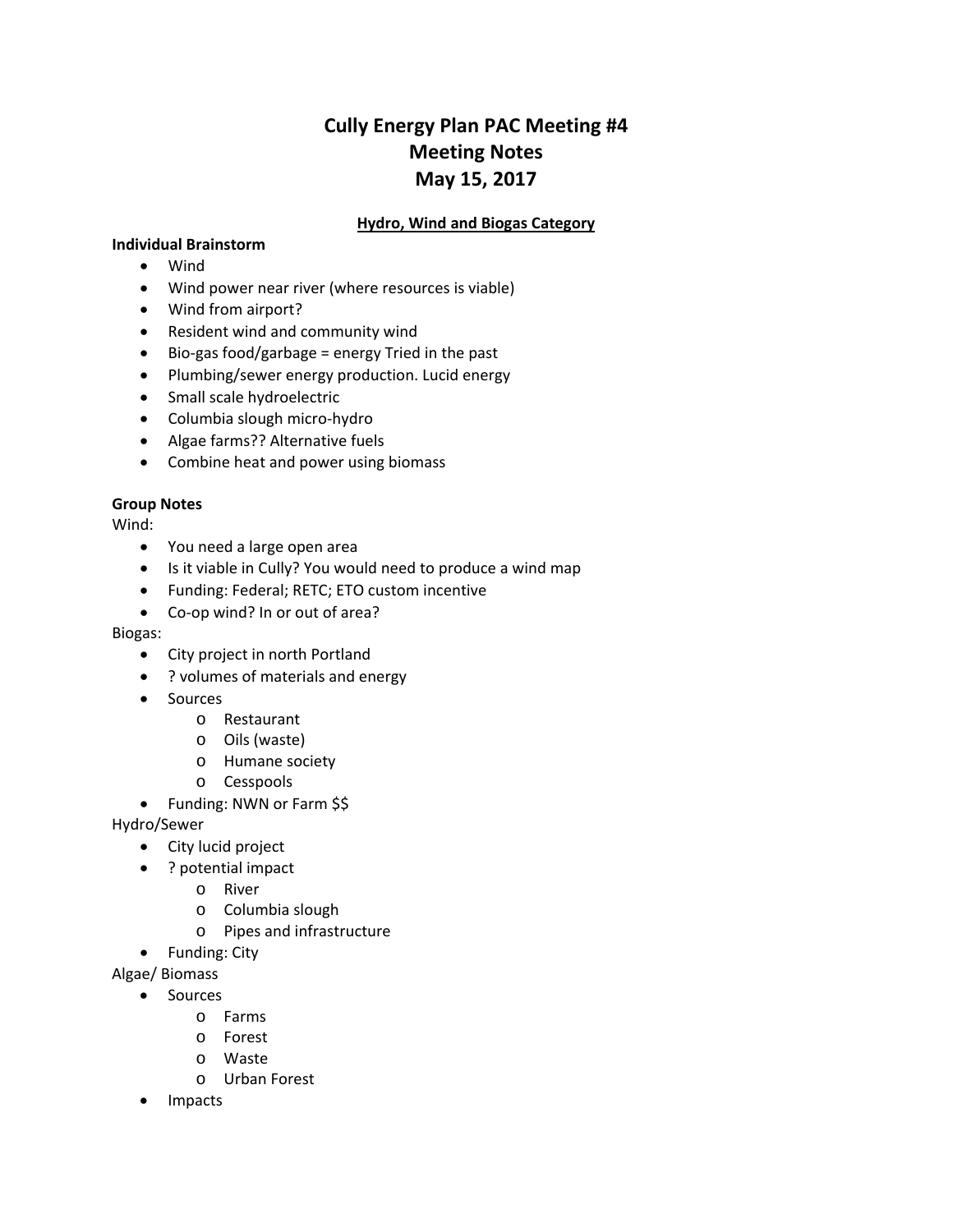- o Air Quality
- o Ecosystem
- o Transport
- Existing wood stove/ replacement
- Funding DEQ

**Individual Brainstorm**

#### **Resiliency: Solar + Storage**

- Community resiliency (battery storage) build around critical infrastructure
- Micro-infrastructure
- Community solar plus storage
- Solar plus storage (microgrids)

#### **Group Notes**

- Overview: Renewable energy storage for use in non-productive hours and or post-disaster
- Community Served: people/ residents in Cully. Including most vulnerable
- Happening: Non likely, not known
- Co-benefits: Community organzing and connectivity
- Education
- Funding: likely no fed; private with county and city funds
- Other questions:
	- o How it connects with other outreach and organizing

#### **Bike Rack (does not fit in other categories)**

#### **Individual Brainstorm**

- New passive housing development
- More trees for shade canopy/ rain canopy + noise pollution
- Ground source geo-thermal for new construction
- Community gym with bikes powering a portion of energy
- Exercise power
- Integrated parking project: solar panel canopy with EV charging
- Electric Vehicles/ Charging infrastructure
- EV car chargers

#### **Group Notes**

- Exercise Power
	- o Overview: Community gym/ workout center
	- o Energize the gyms prolyl net loss
	- o Is it happening in cully?
		- No
		- **EXamples include Alberta Green Gym and OSU student gym**
	- o Co-benefits:
		- $H$  Health wellness
		- Gathering space
	- o Funding: subscription for membership
	- o Partners:
		- Health providers/ local clinics
		- **Greater PDX hospitals**
- EVs